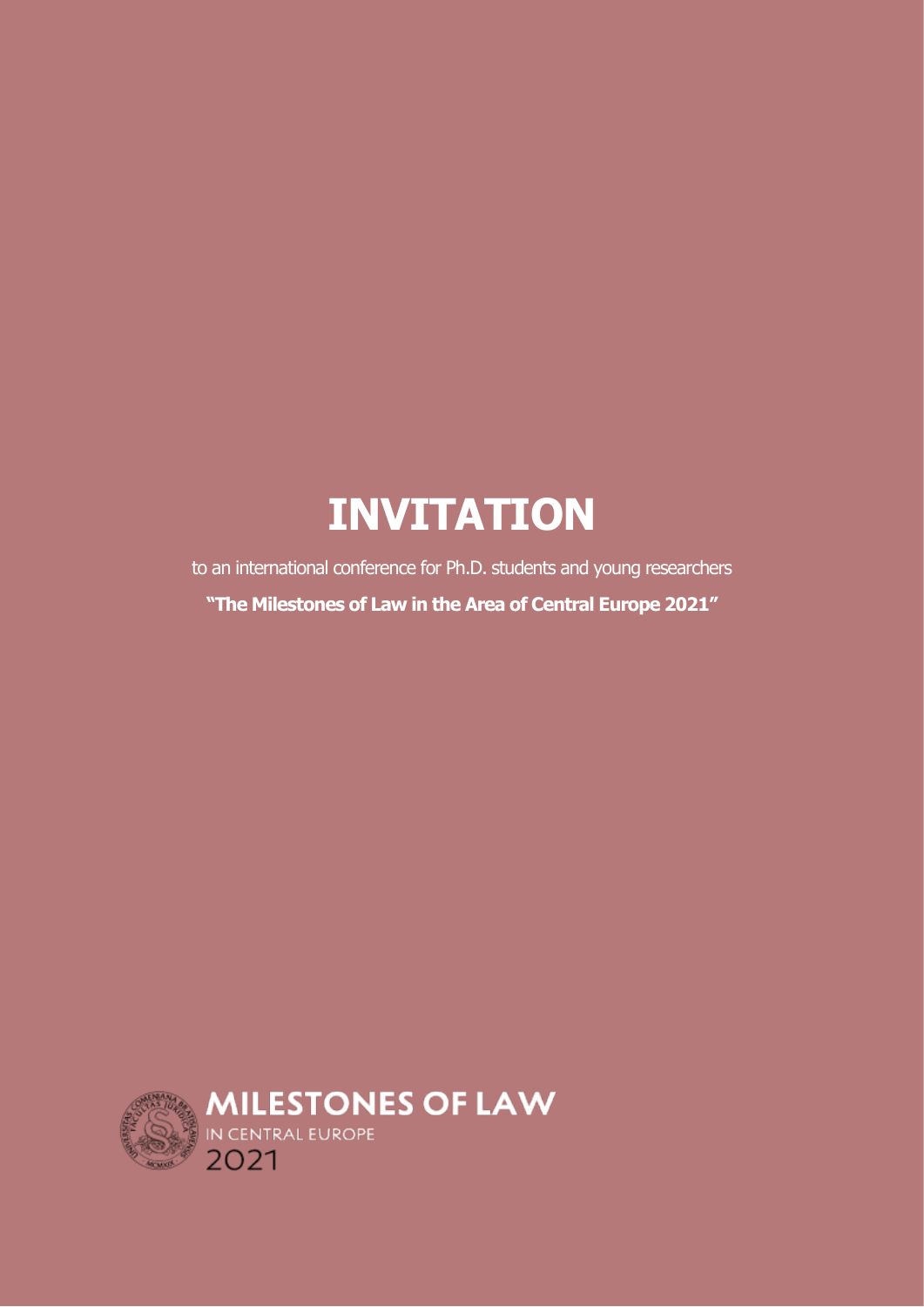Dear colleagues,

we are happy to hereby invite you to the  $15<sup>th</sup>$  annual international scholarly conference for Ph.D. students and young researchers entitled **"The Milestones of Law in the Area of Central Europe 2021"** organised by the Comenius University in Bratislava, Faculty of Law.

The conference will be held under the auspices of the Dean of Faculty of Law, Comenius University in Bratislava, doc. JUDr. Eduard Burda, PhD. from **24 June to 25 June 2021.** The conference will take place in **an audio-visual online form via the Microsoft TEAMS application**. Each active participant will present their contribution online using electronic device with the camera and microphone switched on.

The conference is intended for all Ph.D. students and law researchers who have not obtained the scientific and pedagogical title of associate professor yet. The registration of conference participants will be carried out through a registration form available at:

#### **<https://milniky.flaw.uniba.sk/>**

In the **Registration** section fill in the requested information including the **title of the paper** which you will present at the conference. **Online active presentation of a paper** at the conference is one of the requirements which have to be met in order to have your paper published in reviewed conference proceedings. These requirements shall apply without any exceptions.

### **Participants shall register for a particular topic, which they select during the registration, from the following list:**

| <b>Section (language)</b>                                                                                                       | <b>Topic</b>                                                                         |
|---------------------------------------------------------------------------------------------------------------------------------|--------------------------------------------------------------------------------------|
| <b>Legal History, Theory of Law</b><br>and Social Sciences, Roman,<br><b>Canon and Ecclesiastical Law</b><br>Section (SK/CZ/EN) | Subjects of Property Law - Development and Perspectives                              |
| <b>International Law</b><br>and International Relations<br>Section (SK/CZ/EN)                                                   | Current security challenges and International law                                    |
| <b>Constitutional Law Section</b><br>(SK/CZ/EN)                                                                                 | Constitutional aspects of recent judicial reforms                                    |
| <b>Administrative Law Section</b><br>(SK/CZ/EN)                                                                                 | Administrative legal instruments to deal with<br>a pandemic situation                |
| <b>Financial Law Section</b><br>(SK/CZ/EN)                                                                                      | Actual challenges of Financial Law                                                   |
| <b>Commercial Law Section</b><br>(SK/CZ/EN)                                                                                     | Modernizing company law in the context of globalization<br>and recodification        |
| <b>Labour Law Section</b><br>(SK/CZ/EN)                                                                                         | The impact of case law on employment relations                                       |
| <b>Civil Law Section (SK)</b>                                                                                                   | Current Problems of Inheritance Law and Inheritance Proceedings<br>in Legal Practice |
| <b>Criminal Law Section</b><br>(SK/CZ/EN)                                                                                       | The principles of criminal law in the time of corona-crisis                          |
| <b>European Law Section</b><br>(SK/CZ/EN)                                                                                       | Is free EU internal market really free?                                              |
| <b>Information Technology Law</b><br>and Intellectual Property Law<br>Section (SK/CZ/EN)                                        | Restrictions on human rights and new technologies                                    |